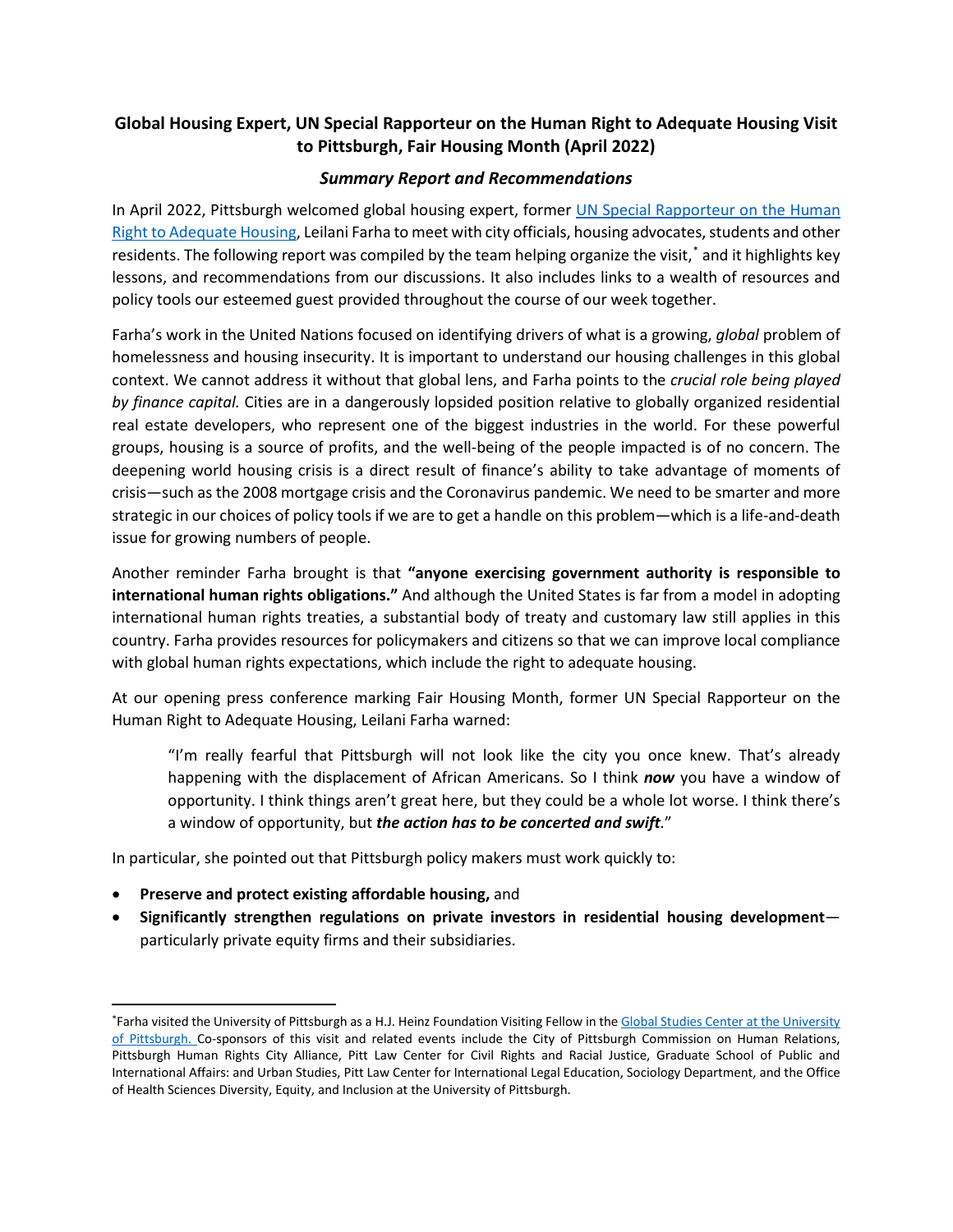- o It is also important to stress that **governments have a legal responsibility to regulate private actors**in defense of community interestsincluding secure and safe housing for residents. (See below)
- The top recommendation Farha made to us is that **Pittsburgh needs a housing strategy**, and specifically one that places the human right to housing at its center. Currently, the city's development is being driven by real estate investors and developers, whose interests are in generating profits. To address our housing crisis, we need leadership by and on behalf of residents and the city of Pittsburgh that syncs housing supply with residents' needs and incomes. Whoever leads these decisions determines who can live and thrive here. (See resources below)
	- $\circ$  The housing strategy should include a comprehensive [fair housing audit](https://www.fairhousingelements.org/audit) of housing needs, existing infrastructure, and property ownership.
	- o Farha pointed out that some cities plan their housing development to align with residents' incomes and particular needs (i.e., families, students, etc.). Locations and rents of planned developments should be *geared to the incomes of existing residents*.
- Farha also registered alarm at the scale of **displacement of the city's African American population.** She urged us to make it an **urgent priority** to stem further displacement and allow those who've been displaced the ability to return to the city they've called home.
	- $\circ$  Given the long-term trend of what public health researcher Mindy Fullilove calls "serial forced displacement" of Pittsburgh's Black residents, Farha urged housing advocates to consider creative uses of the law to address structural discrimination. This will require careful legal and political analysis, but there may be some resources in international (and national) laws that we have yet to tap.
	- o Particularly alarming to Farha was the county **eviction filing rates**, which are well above the norms elsewhere. For instance, Toronto saw 20,500 evictions in 2018 with a municipal population of 2.7 million, while Allegheny's evictions number between 13,000 and 14,000 for a *county* population of 1.2 million.
	- o Eviction filing processes are disproportionately impacting African American residents and other vulnerable groups. Moreover, the filing and recording practices here disproportionately serve landlords' interests while exacerbating renters' housing precarity over the long-term.
- Pittsburgh has few protections in place for renters, denying them their legal due process and leaving them vulnerable to eviction, unsafe living conditions, and abuse. **Weak tenant protections also invite financial predation**. One step we can take to protect our city from unscrupulous speculation is to do more (and quickly) to protect renters. In particular, we should take steps to stop people from being evicted into homelessness. (See UN report: [Access to justice for the right to housing \(A/HRC/40/61\)](http://www.undocs.org/A/HRC/40/61)
- In her work with national and local governments, Farha has seen the importance of having effective feedback loops between residents and governments for supporting good housing strategies. In other words, responsive democratic institutions that support public participation and engagement in local government must be part of our housing strategy.

What is often missing in public policy conversations around housing is that **the city has obligations under international law to protect residents' right to have access to safe, affordable housing with security of tenure**. The UN Sustainable Goals (SDGs) also require action to protect the right to housing (SDG 11). Pittsburgh and other cities have failed dramatically here, and much more needs to be done to ensure that our city is a place where all residents can live, thrive, and if they so choose, remain.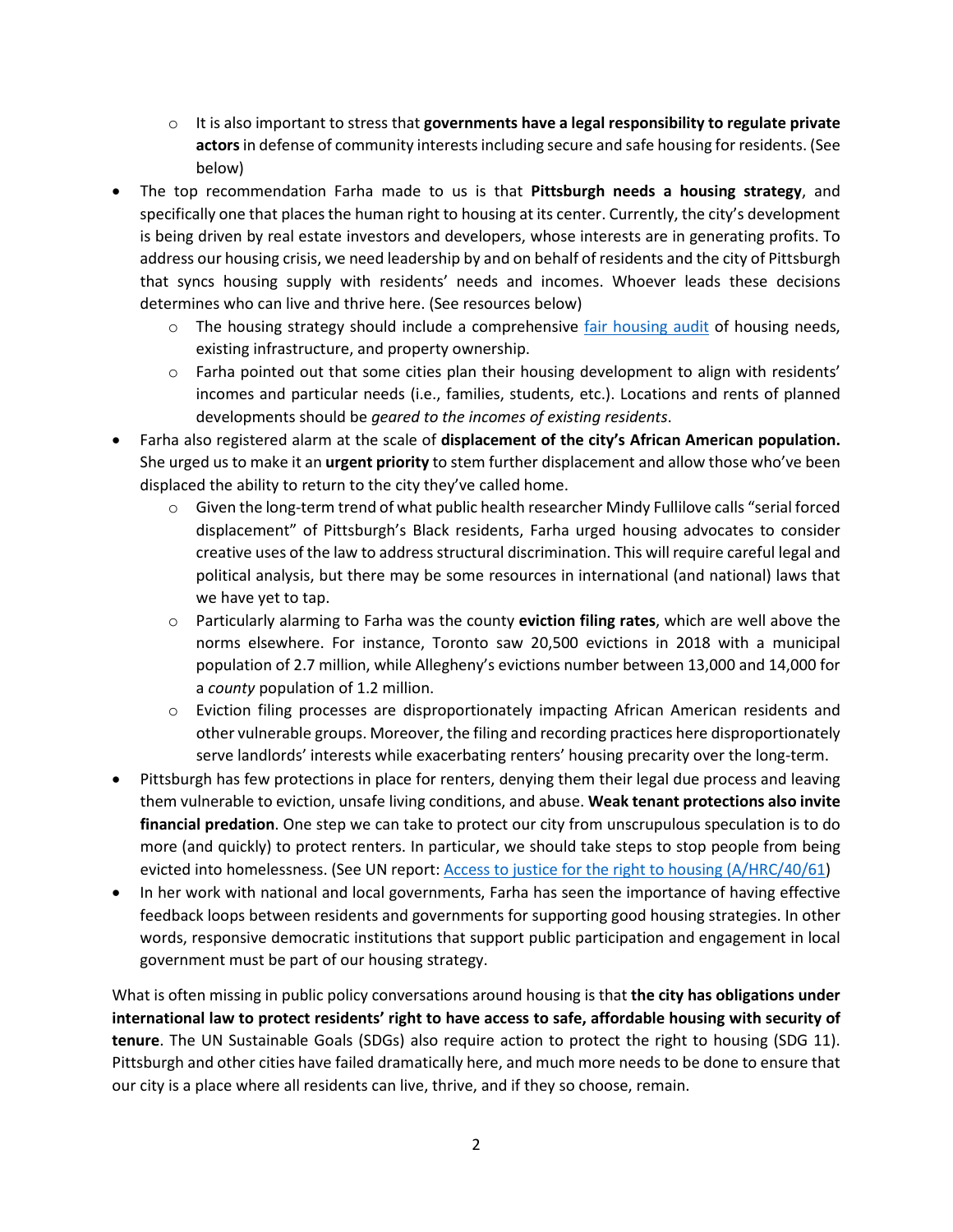Our city is more than its buildings and streetscapes. Its people and the culture they co-create is what makes us Pittsburgh. Affordable housing and stable communities are essential elements of any city. This is what makes housing a *social good* that differs from other market commodities. Yet national and local policies have turned housing into a source of private wealth accumulation that benefits a fortunate few. Real estate and financial entities have been empowered to propel policies fueling rapid exchanges of commodified properties (i.e., homes and land), fueling rising housing costs while undermining community stability and uprooting people's lives. Consequently, the housing sector is the leading driver of corporate wealth and growing inequality in our globalized economy.

Farha's work at the United Nations and with national and local governments and advocacy movements has helped generate some lessons and strategies that are being used in places around the world to better protect and defend housing as a human right and ensure that our cities remain places where people live and thrive. We include a list of some of these below.

#### **###**

### **Resources for Housing Practitioners and Advocates**

- **[Rights Based Housing Strategies-](https://make-the-shift.org/wp-content/uploads/2021/12/G1800765.pdf) Report of the UN Special Rapporteur on the Human Right to Adequate Housing, Feb-March 2018**-Demonstrates the case for a rights-based housing strategy, identifies 10 principles to guide such a strategy and recommendations for governments.
- **[The Shift Directives on Financialization and Human Rights](https://make-the-shift.org/wp-content/uploads/2022/05/The-Directives-Formatted-DRAFT4.pdf) (June 2022)** *The Shift Directives are the first-ever comprehensive framework providing governments and investors with guidance to effectively address the financialization of housing in accordance with human rights law.*
- **[Guidelines for the implementation of the right to adequate housing](https://www.ohchr.org/en/special-procedures/sr-housing/guidelines-implementation-right-adequate-housing)** (UN Special Rapporteur on adequate housing, 2019 [\[A/HRC/43/43\]](https://undocs.org/A/HRC/43/43)) [The full text of the guidelines is available in all six UN languages [here.](http://www.undocs.org/A/HRC/43/43)]
	- o **Model:** [Human-Rights Based](https://www.kitchener.ca/en/resourcesGeneral/Documents/DSD_PLAN_Housing_For_All_Kitchener_Housing_Strategy.pdf) Housing Strategy -Kitchener, ON
	- o **Model:** [Toronto Rights-Based Housing Strategy](https://right2housingto.ca/rights-approach-to-housing/housingto/)
	- o **Model:** [Boston's Affirmatively Furthering Fair Housing Tools & Assessment form for](http://www.bostonplans.org/housing/affirmatively-furthering-fair-housing-article-80)  [developers](http://www.bostonplans.org/housing/affirmatively-furthering-fair-housing-article-80)
	- o *[Shift Cities:](https://make-the-shift.org/shift-cities/)* Since its launch in 2020, The Shift has been working with Canadian municipal leaders to translate the National Housing Strategy into local policies. They identify seven key priorities for municipalities as:
		- 1. Develop/strengthen human rights infrastructure
		- 2. Advance progressive realization of the human right to adequate housing
		- 3. Ensure meaningful community participation in planning and development
		- 4. End homelessness and the criminalization of homelessness
		- 5. Advance substantive equality for marginalized groups and prioritize those most in need
		- 6. Regulate the private sector and address the financialization of housing
		- 7. Prevent evictions and prohibit forced evictions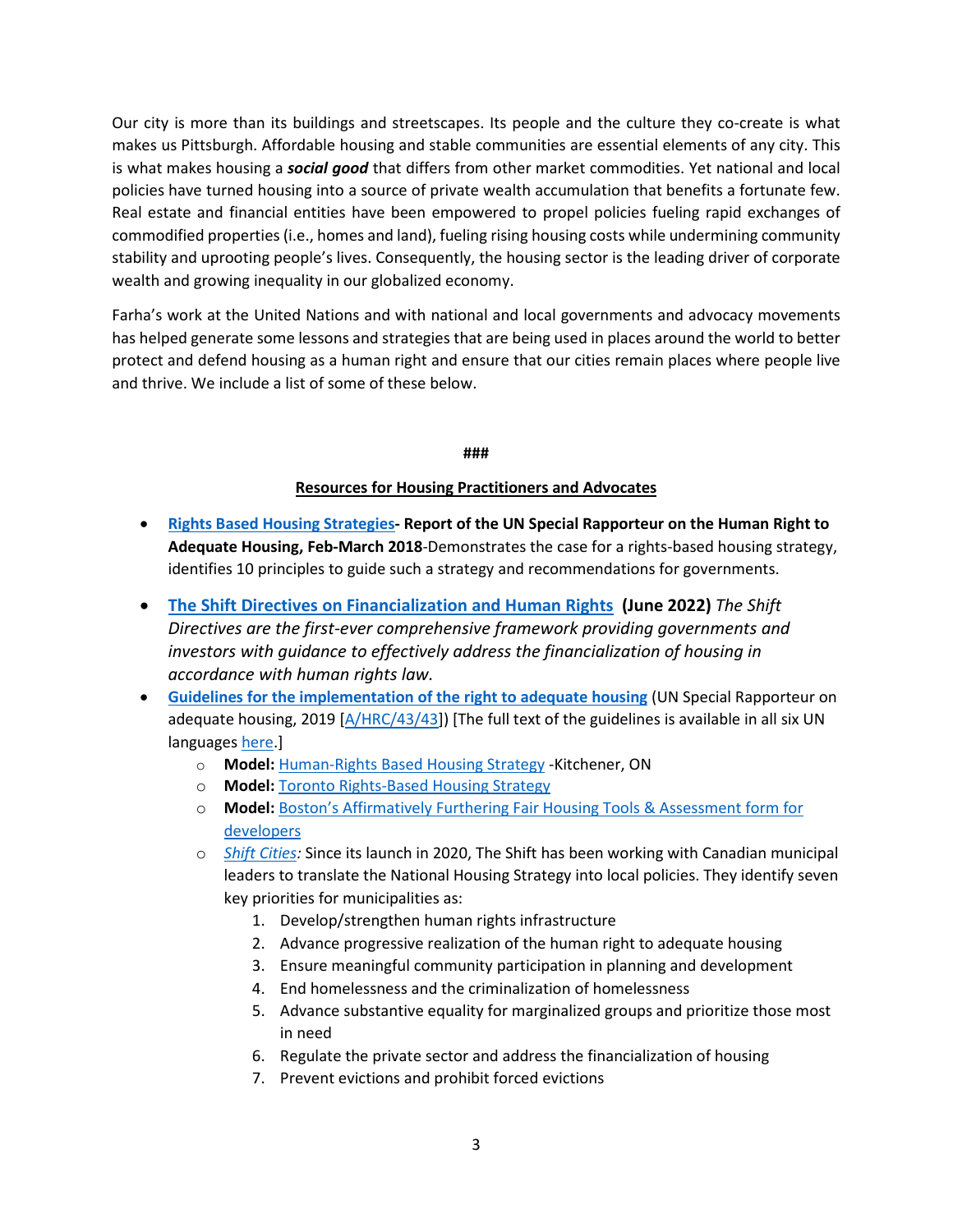- **[#Pushback Talks](https://make-the-shift.org/pushback/) Podcast:** [#PUSHBACK Talks](https://www.buzzsprout.com/1189295) delves deeper into the topic of financialization around the globe. Accompanied each week by expert guests, hosts Leilani Farha and Fredrik Gertten discuss current events and international and regional trends as they relate to housing.
	- o **Selected episodes:** April 20, 2022 *[Palestine and the Heartache of an Advocate](https://pushbacktalks.buzzsprout.com/1189295/10424102-palestine-and-the-heartache-of-an-advocate)*: In her regular podcast, Leilani Farha reflects on her recent travel that took her *from Palestine to Pittsburgh***,** considering lessons about people and our connections to the land. ["My Home is an Asset Class: Interview with member of European](https://www.buzzsprout.com/1189295/10139348-my-home-is-an-asset-class-w-kim-van-sparrentak-member-of-european-parliament)  [Parliament"](https://www.buzzsprout.com/1189295/10139348-my-home-is-an-asset-class-w-kim-van-sparrentak-member-of-european-parliament) April 6 2022; ['Davos Man' - The Billionaires Who Own the World -](https://www.buzzsprout.com/1189295/10034450-davos-man-the-billionaires-who-own-the-world-with-nyt-correspondent-peter-s-goodman) with NYT correspondent Peter S. Goodman (Feb. 9, 2022); [Davos Man Part 2: The](https://www.buzzsprout.com/1189295/10071818-the-pandemic-cash-cow-peter-s-goodman-part-2)  [Pandemic Cash Cow](https://www.buzzsprout.com/1189295/10071818-the-pandemic-cash-cow-peter-s-goodman-part-2) (Feb. 16, 2022)
- The documentary film, "Push" uncovers the problem of housing financialization and its impacts around the world. [Online streaming of the documentary](https://watch.eventive.org/argot/play/5f5b82be81373e00290ab059) can be purchased at this link.
- [Cities for Rent: Investigating Corporate Landlords Across Europe](https://cities4rent.journalismarena.media/) This project by Arena for Journalism in Europe brings together over 25 investigative and data journalists and visualisations experts from 16 European countries to explore what's driving financialization and how it impacts European cities.
- **Coming soon (late May 2022) Human Rights Directives on Financialization and Housing** [\(https://make-the-shift.org/](https://make-the-shift.org/) )
- **Housing-Relevant UN Reports on Human Rights in the United States**
	- o [Report of the Special Rapporteur on Extreme Poverty and Human Rights on his mission](https://digitallibrary.un.org/record/1629536?ln=en)  [to the United States of America,](https://digitallibrary.un.org/record/1629536?ln=en) Philip Alston (2018)
	- o [Report of the Special Rapporteur on](https://documents-dds-ny.un.org/doc/UNDOC/GEN/G10/107/39/PDF/G1010739.pdf?OpenElement) the right to adequate housing on her mission to the [United States of America,](https://documents-dds-ny.un.org/doc/UNDOC/GEN/G10/107/39/PDF/G1010739.pdf?OpenElement) Raquel Rolnik (2010).
	- o [Report of the Special Rapporteur on Contemporary Forms of Racism on his](https://undocs.org/Home/Mobile?FinalSymbol=A%2FHRC%2F11%2F36%2FAdd.3&Language=E&DeviceType=Desktop&LangRequested=False) mission to [the United States of America,](https://undocs.org/Home/Mobile?FinalSymbol=A%2FHRC%2F11%2F36%2FAdd.3&Language=E&DeviceType=Desktop&LangRequested=False) Doudou Diène (2008)

#### **###**

### **Leilani Farha's visit to Pittsburgh, April 2022-***Recordings & Links*

During the week of **April 4-7, 2022**, the forme[r UN Special Rapporteur on the Human Right to Adequate](https://www.ohchr.org/en/issues/housing/pages/housingindex.aspx)  [Housing,](https://www.ohchr.org/en/issues/housing/pages/housingindex.aspx) Leilani Farha visited Pittsburgh as a H.J. Heinz Foundation Visiting Fellow in the University of Pittsburg[h Global Studies Center.](https://www.ucis.pitt.edu/global/home) Below you'll find links to recordings of public events during this visit, along with other related resources and links. These links are also available on the University of Pittsburgh's [Global Studies Center webpage](https://www.ucis.pitt.edu/global/hj-heinz-foundation-visiting-fellow-leilani-farha) and the GSC [YouTube channel.](https://nam12.safelinks.protection.outlook.com/?url=https%3A%2F%2Fwww.youtube.com%2Fuser%2FPittGlobalStudies%2Fvideos&data=04%7C01%7Cjgsmith%40pitt.edu%7C5b149f669dfe469ea73708da1e2acd15%7C9ef9f489e0a04eeb87cc3a526112fd0d%7C1%7C0%7C637855466424282355%7CUnknown%7CTWFpbGZsb3d8eyJWIjoiMC4wLjAwMDAiLCJQIjoiV2luMzIiLCJBTiI6Ik1haWwiLCJXVCI6Mn0%3D%7C3000&sdata=chVJEyAi88ejCeOXXW8g9HflabL0bdWXhG2JlNaCJos%3D&reserved=0)

- *[PUSH](https://www.pushthefilm.com/)* is an award-winning documentary film examining one of the most dangerous trends in cities: the financialization of housing. When housing is turned into real estate to be traded in global markets, what happens to the people who need homes to build lives and communities? How can we make better use of international law to protect the human right to housing?
	- o Purchase [online streaming of the documentary, "Push"](https://watch.eventive.org/argot/play/5f5b82be81373e00290ab059) for \$12 at this link. To purchase or arrange a community screening visit[: https://gooddocs.net](https://gooddocs.net/)
	- o [PUSHBACK Talks Podcast.](https://pushbacktalks.buzzsprout.com/) Leilani Farha joins Push *director Fredrik Gertten and guests on this regular podcast aimed at deepening understandings of housing*